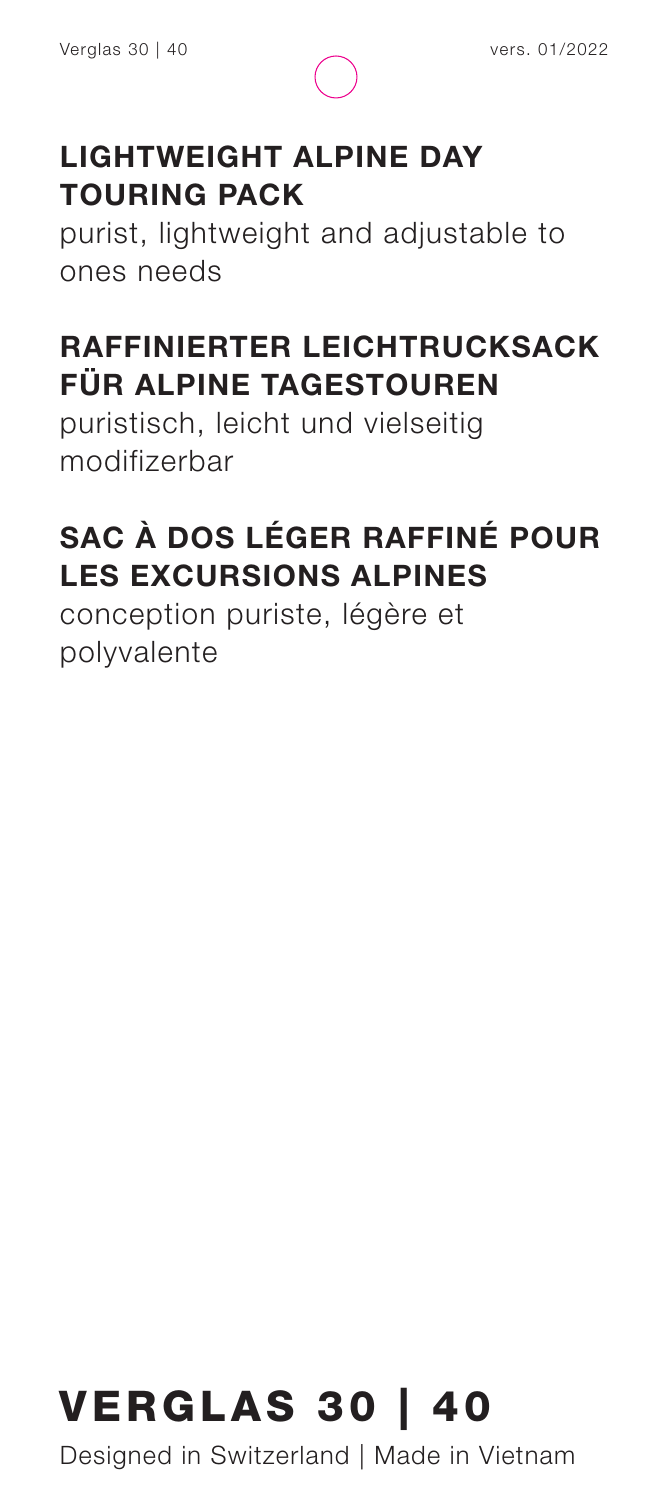#### **VERGLAS 30**

Min.Weight/Gewicht/Poids\*: 720 g / 25.5 oz

Max.Weight/Gewicht/Poids\*: 1050 g / 37.0 oz

Volume/Volume/Volume\*: 30 l / 1850 cuin

Dimensions/Abmessungen/ Dimensions\*: 55 × 30 × 21 cm /  $21.6 \times 11.8 \times 8.2$ "

Fits torso/Rückenlänge/ Longeur du dos\*:  $45 - 51$  cm  $/17.7 - 20.1$ "

## **VERGLAS 40**

Min.Weight/Gewicht/Poids\*: 800 g / 28.2 oz Max.Weight/Gewicht/Poids\*: 1140 g / 40.2 oz Volume/Volume/Volume\*: 40 l / 2450 cuin Dimensions/Abmessungen/ Dimensions\*:  $M: 63 \times 32 \times 26$  cm / 24.8 × 12.6 × 10.2"  $1.64 \times 32 \times 26$  cm /  $25.2 \times 12.6 \times 10.2$ " Fits torso/Rückenlänge/ Longeur du dos\*: M: 48 – 52 cm / 18.9 – 20.5" L:  $53 - 57$  cm  $/ 20.9 - 22.4$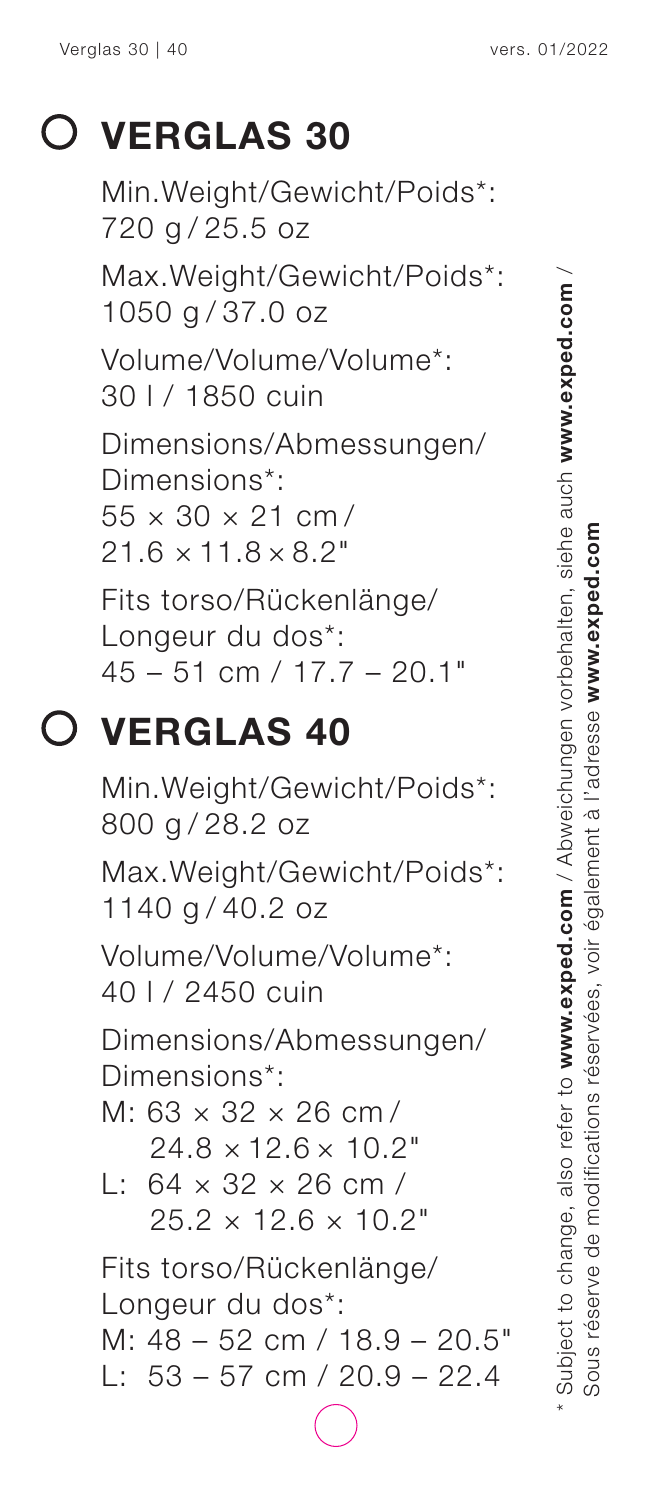

Min.Weight/Gewicht/Poids\*: 795 g / 28.0 oz Max.Weight/Gewicht/Poids\*: 1135 g / 40.0 oz Volume/Volumen/Volume\*: 37 l / 2250 cuin Dimensions/Abmessungen/ Dimensions\*:  $60 \times 30 \times 26$  cm /  $23.6 \times 11.8 \times 10.2$ " Fits torso/Rückenlänge/ Longeur du dos\*: 42 – 47 cm / 16.5 – 18.5"

\* Subject to change, also refer to **www.exped.com** / Abweichungen vorbehalten, siehe auch **www.exped.com** / Subject to change, also refer to www.exped.com / Abweichungen vorbehalten, siehe auch www.exped.com Sous réserve de modifications, voir également à l'adresse **www.exped.com**  Sous réserve de modifications, voir également à l'adresse www.exped.com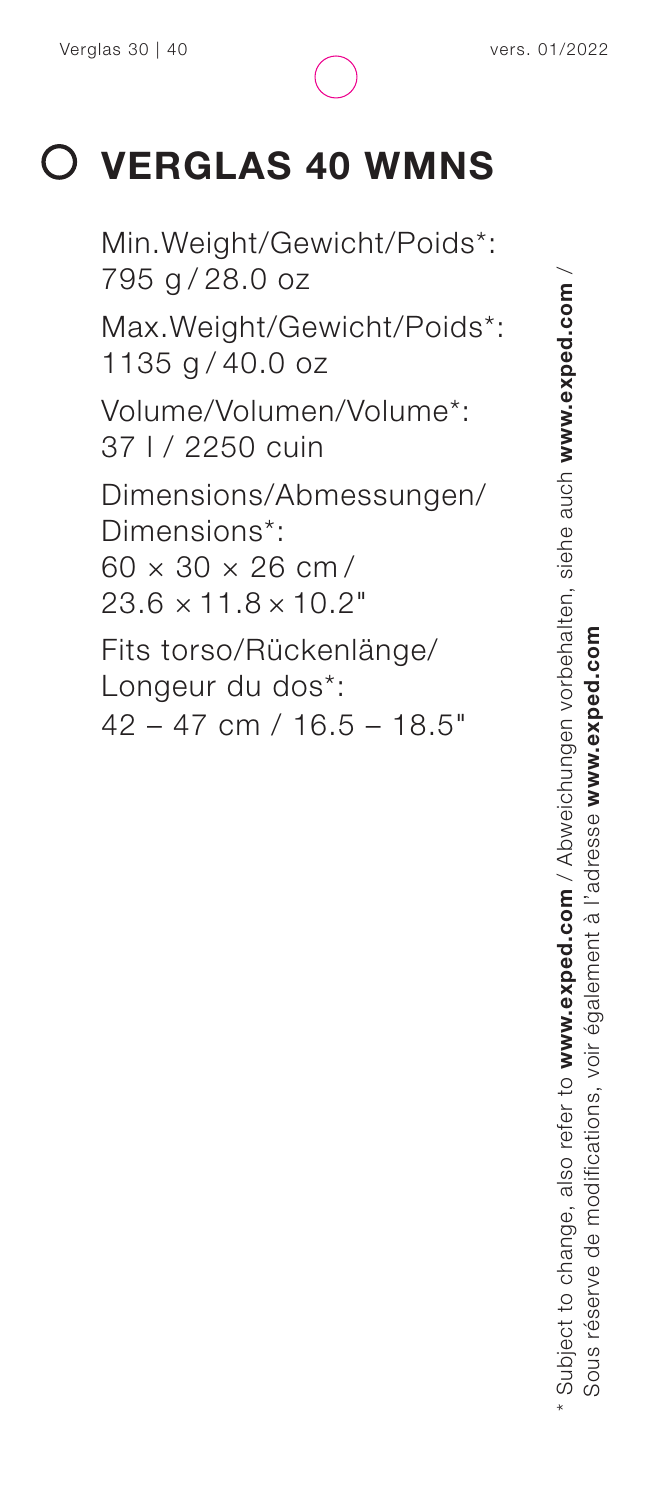Verglas 30 | 40 vers. 01/2022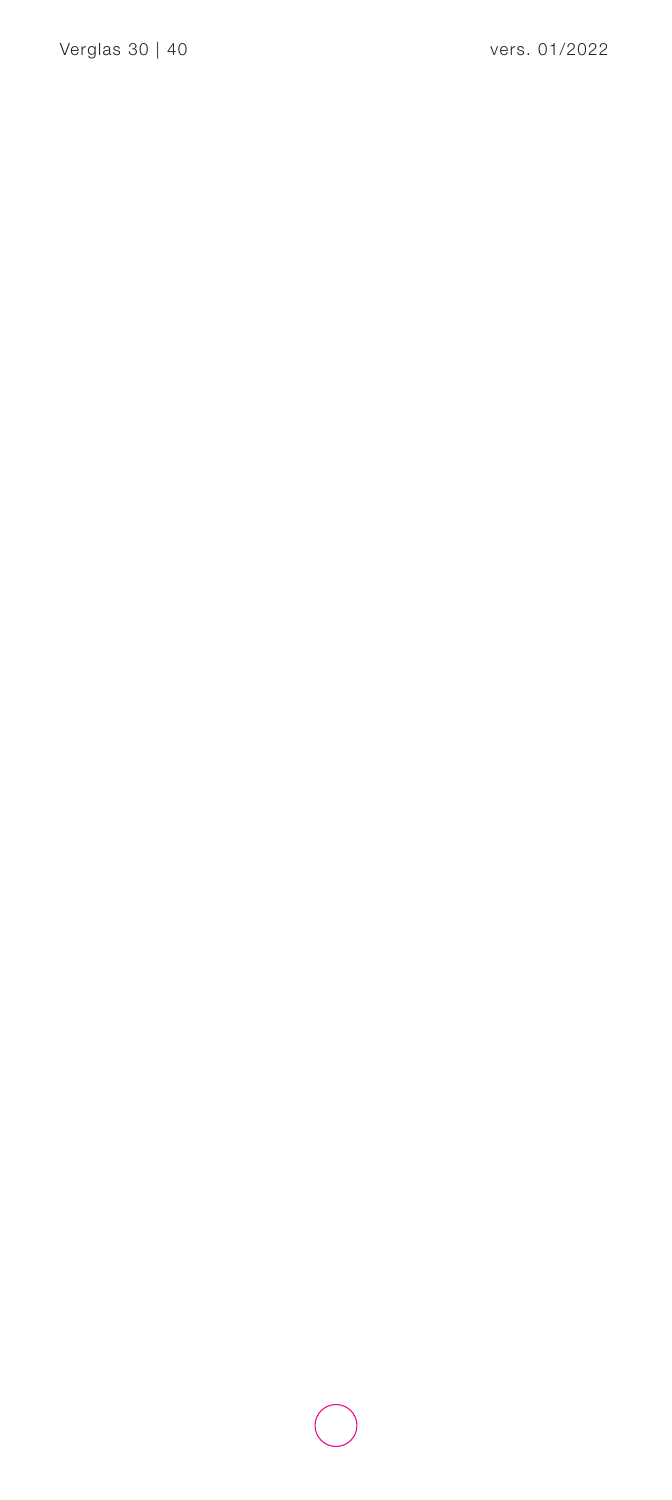

For mountain adventures<br>
Für alpines Gelände<br>
Pour les aventures en mondiale<br>
Pour les aventures en mondiale<br>
Pour Lightweight<br>
Lightweight<br>
Lightweight<br>
Lightweight<br>
Constant Lightweight Für alpines Gelände Pour les aventures en montagne



Lightweight Leichtgewicht Légèreté



Waterproofness Wasserdichtigkeit Imperméabilité





Durability Robustheit Durabilité

## $\bullet\bullet\bullet\bullet\circ$



Ecological Materials Ökologische Materialien Matériaux écologiques

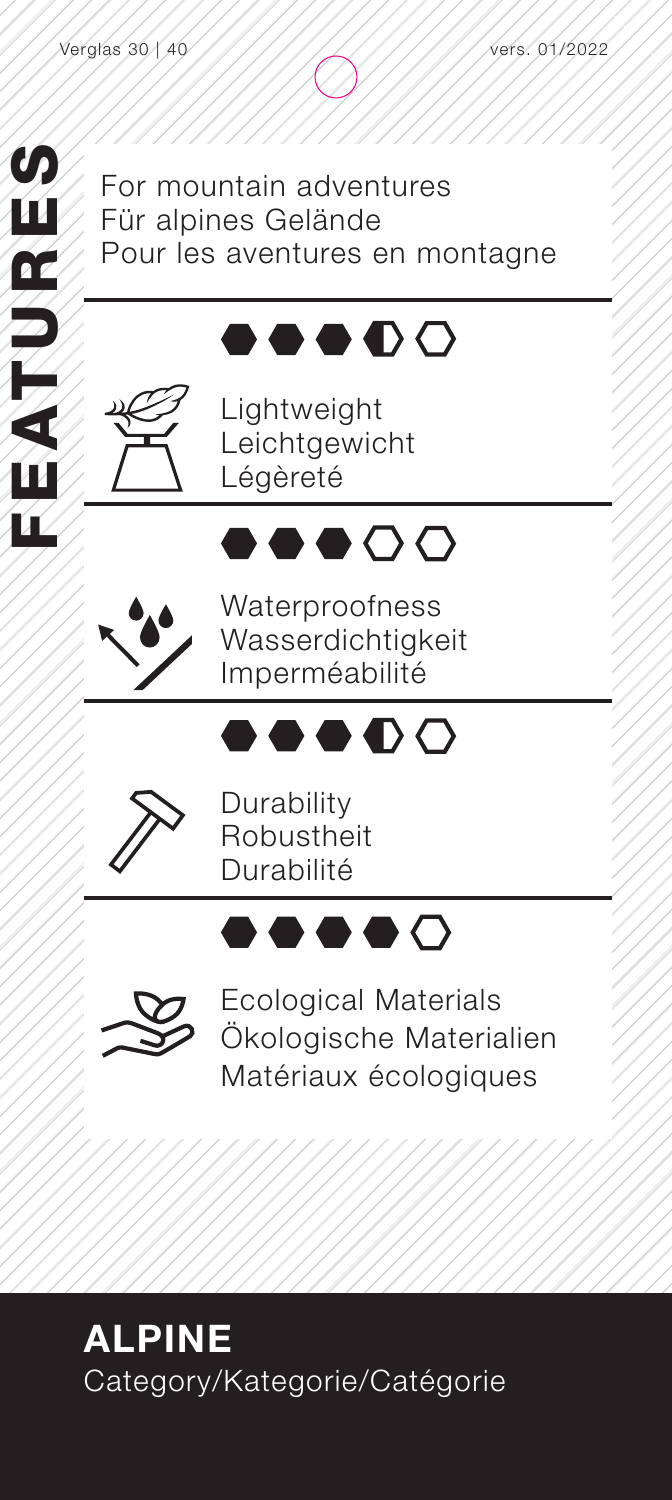

**1** Quick access lid to main compartment Schnellzugriff ins Hauptfach über minimalen Deckelverschluss Accès rapide au compartiment principal par une fermeture à rabat minimale



**2** Internal mesh pocket can be reached through the side access Clevere Mesh-Innentasche, über Seitenreissverschluss zugänglich

Poche intérieure astucieuse en filet, accessible par une fermeture éclair latérale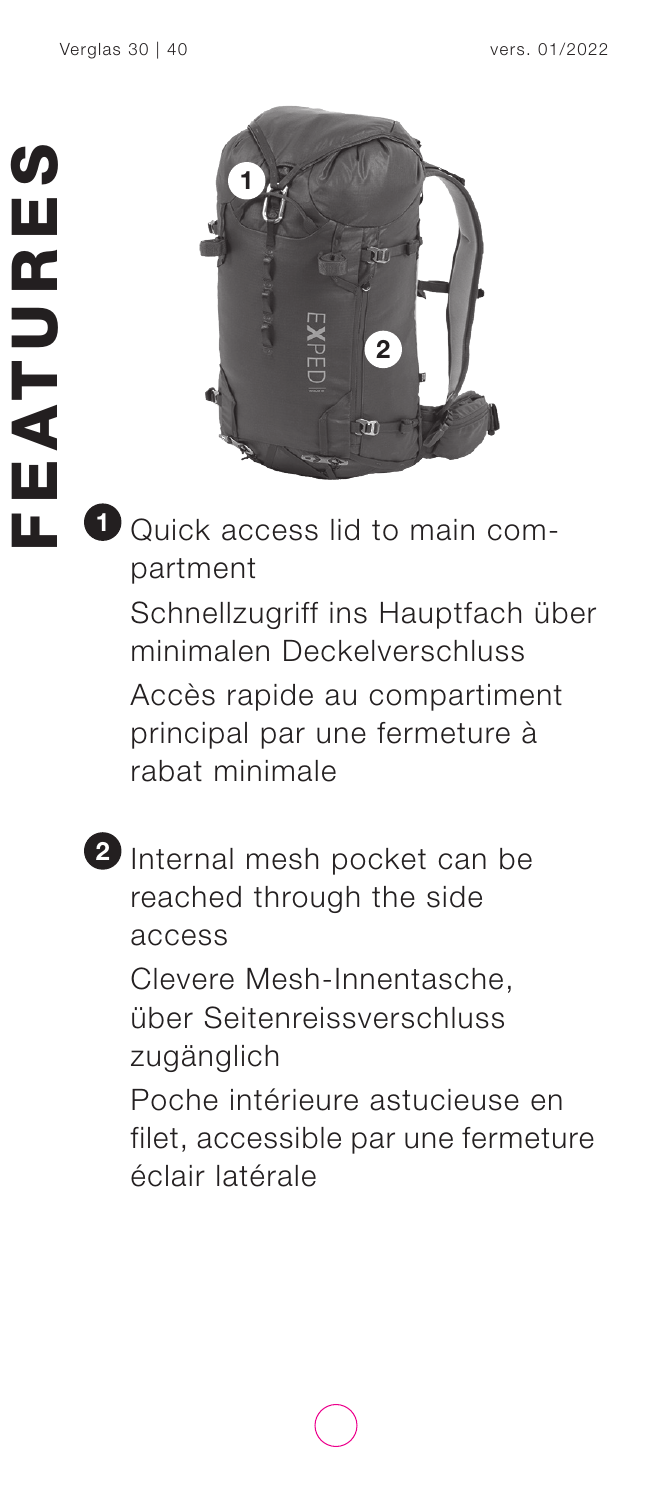

S FEATURES FEATURE



**1** Thermo-formed back panel Thermogeformtes Rückenpaneel Plaque dorsale thermoformée

- **2** Padded, removable hip belt with 2 hip belt pockets Gepolsterter, abnehmbarer Hüftgurt mit 2 Hüftgurttaschen Ceinture de hanches rembourrée et amovible équipée de 2 poches
- 

**3** Lightly padded double base Doppelter, leicht gepolsterter Boden Fond double légèrement rembourré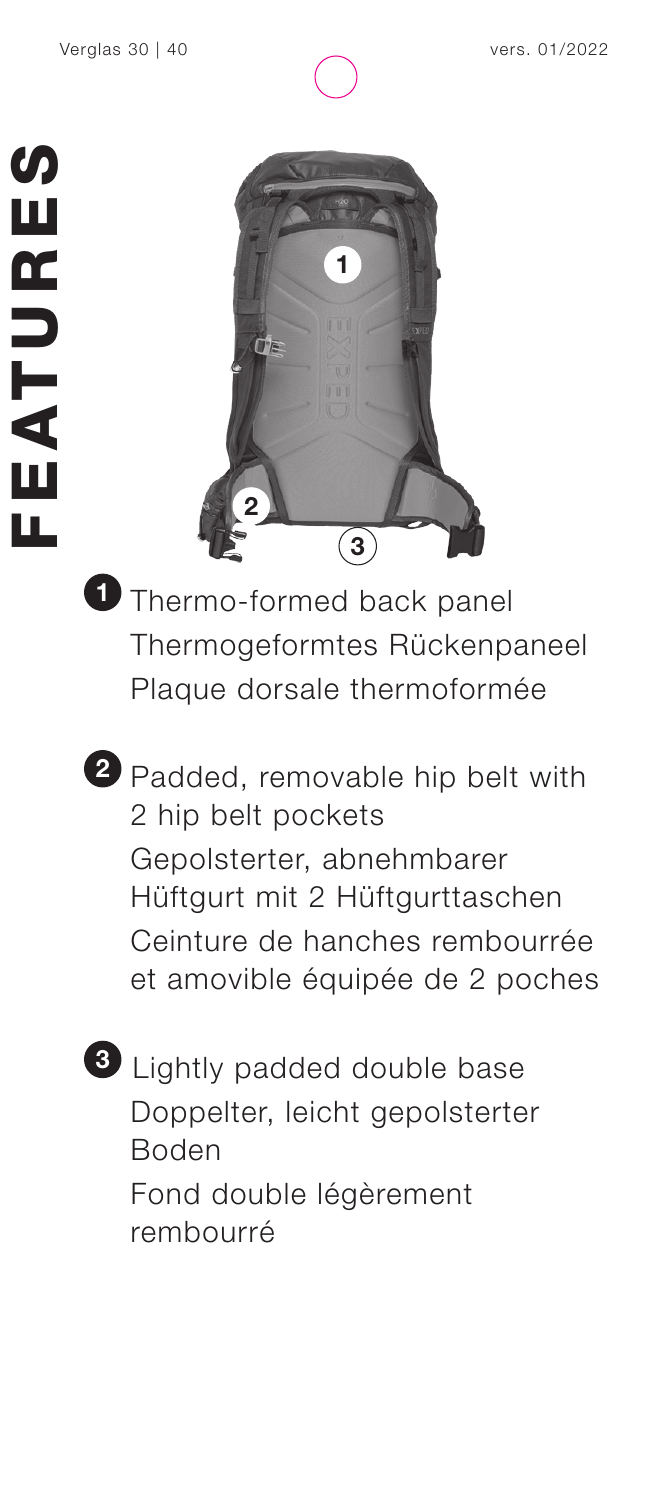# Ma<sub>rob</sub>us<br>Mar<sub>ob</sub>us<br>Mar<sub>ob</sub>us<br>Mar<sub>oa</sub>

**Main fabric** Recycled 210 D/420 D robic HD ripstop nylon carbonate, PU coated, 1'500 mm water column, Oeko-Tex ® 100 certified, PFC-free **Liner fabric** Recycled 150 D poly ester, PU coated, 3'000 mm water column, PFC-free **Frame** Removable crosslinked PE

foam board

#### **DE**

**Hauptstoff** Rezykliertes 210 D/420 D Robic HD Ripstop Nylon Carbo nate, PU beschichtet, 1'500 mm Wassersäule, Oeko-Tex ® 100 zerti fiziert, PFC-frei

**Innenfutter** Rezykliertes 150 D Polyester, PU beschichtet, 3'000 mm Wassersäule, PFC-frei

**Tragesystem** Herausnehmbare Rückenplatte aus PE Schaumstoff

#### **FR**

**Matériau principal** Nylon Robic HD Ripstop Carbonate recyclé 210 D / 420 D, enduit PU, colonne d'eau: 1500 mm, certifié Oeko-Tex ® 100, sans PFC

**Doublure intérieure** Polyester 150 D recyclé, enduit PU, colonne d'eau: 3000 mm, sans PFC

**Système de portage** Plaque dorsale amovible en mousse PE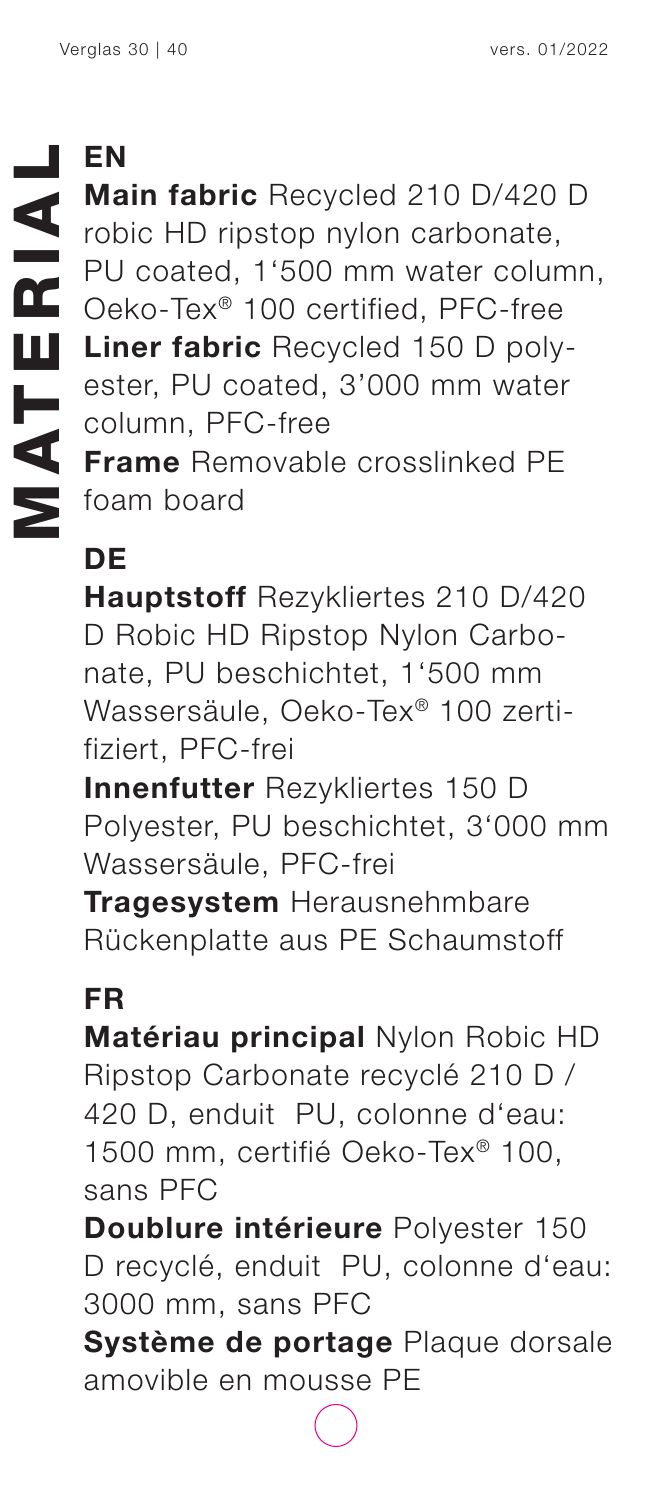# 100%

...climate neutral by 2024. This is a bold statement, but we're more than halfway there: 70% of our products are already climate neutral.

...klimaneutral bis 2024. Das sind grosse Ziele, aber wir sind auf bestem Weg: 70% unserer Produkte sind breits klimaneutral.

... neutres sur le plan climatique d'ici à 2024. Il s'agit là d'objectifs ambitieux, mais nous sommes en bonne voie: 70% de nos produits sont déjà neutres du point de vue du climat. Verglas 30 | 46 vers. 01/2022<br>
Sustainable neutral by 2024. This is a<br>
subdid statement, but we're more than<br>
nalfway there: 70% of our products<br>
are already climate neutral.<br>
.... Klimaneutral bis 2024. Das sind<br>
grosse Z

# 97%

...of our products use Oekotex 100® or bluesign® certified fabrics, buckles and zippers.

...unserer Produkte verwenden Oekotex 100® oder bluesign® zertifizierte Stoffe, Schnallen und Reissverschlüsse.

...de nos produits sont fabriqués avec des tissus, des boucles et des fermetures éclair certifiés Oekotex 100® ou bluesign®.